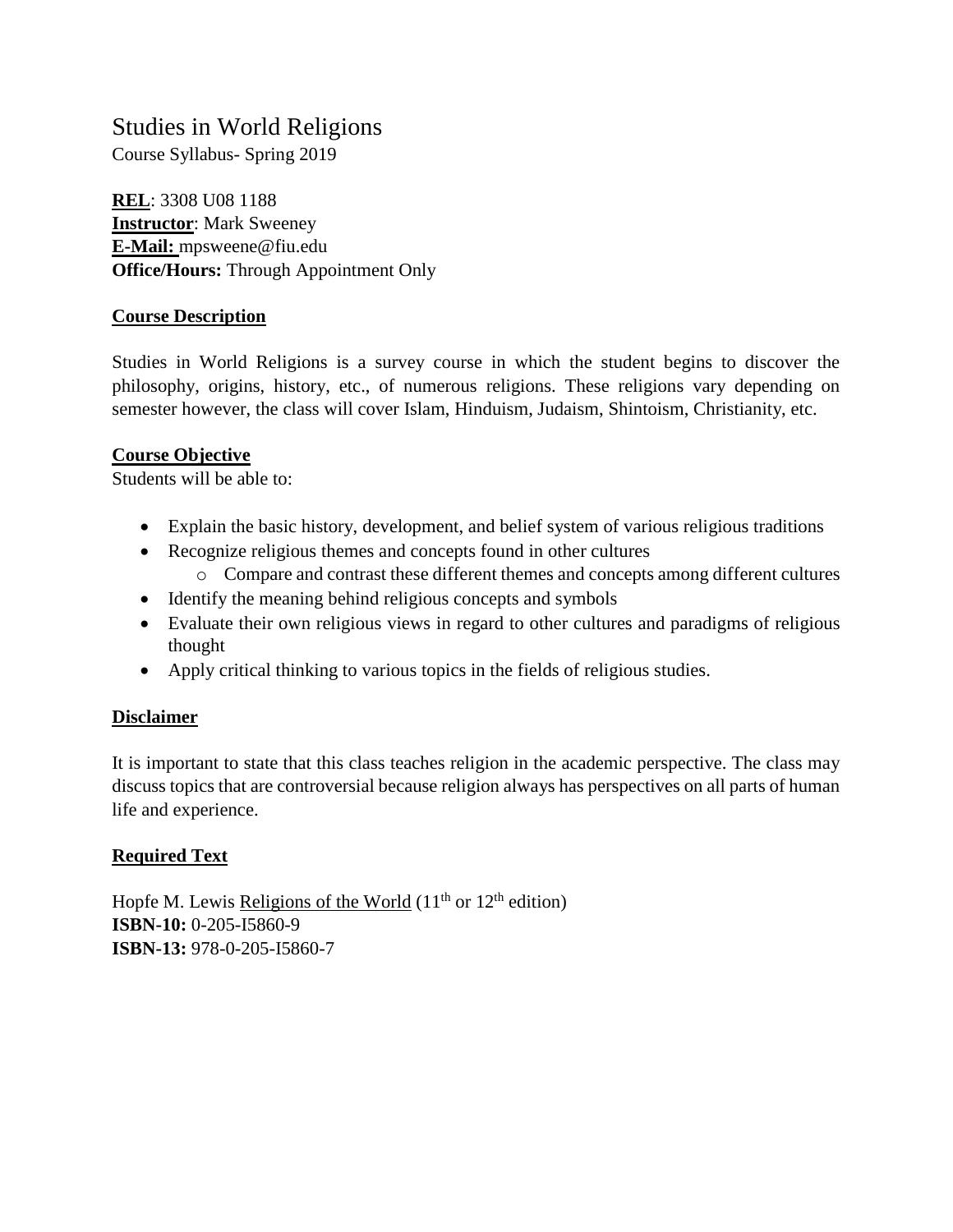## **Grade Components**

15% Sacred Readings and Discussions 15% Quizzes 20% Site Visit Essay (5-6 pg.) 25% Mid-Term (Multiple Choice) 25% Final Exam (Multiple Choice)

#### **Sacred Readings/Discussions and Attendance Policy**

Attendance will be taken every class; also. If you miss class, it is your responsibility to get the class notes from somebody. Participation in class discussion is fundamental, also, there will be some smaller assignments given where you will read and excerpt of a religion that is being discussed (FUN STUFF). Afterwards, you will engage in an online discussion using Canvas!

#### **Reading Policy**

It is expected of each student to read the assigned chapters prior to class discussion.

#### **Quizzes**

There will be a total of 4-6 Quizzes which roughly will be every other week. The majority of the quizzes will include the key terms of the chapters as well as religious concepts. This is to ensure that the student is reading the text and following the lectures as well. The Quizzes will be taken online and they are timed.

## **Site Visit and Essay**

\*\*Students May Not Submit Work from A Previous Semester Or From Another Class For This Assignment Or Any Other Assignment In This Course. It Will Be Flagged For Plagiarism. **Please submit it to me by email**.

- Format: MLA Format Required o Content: Field research and supplementary research
- Length: 1800-2000 Words (5 pgs.), Not Including Your Works Cited Page o Double Spaced, 12-Pt Font, Arial Or Times New Roman Font
- Sources: 3 Academic Sources Minimum
- Works Cited Page required

At the top of your paper, please include the name of the place you visited, the date you visited, and the names of any people you may have interviewed. Also include the particular sect of the religion. [If you visited a Muslim mosque, was it Sunni or Shi'ite? If you visited a Jewish synagogue, was it Orthodox, Conservative, or Reform? If you visited a Buddhist temple, was it Theravadin or a Mahayana sect?] You may want to ask this when you call to find out if you visit is acceptable. Full details below: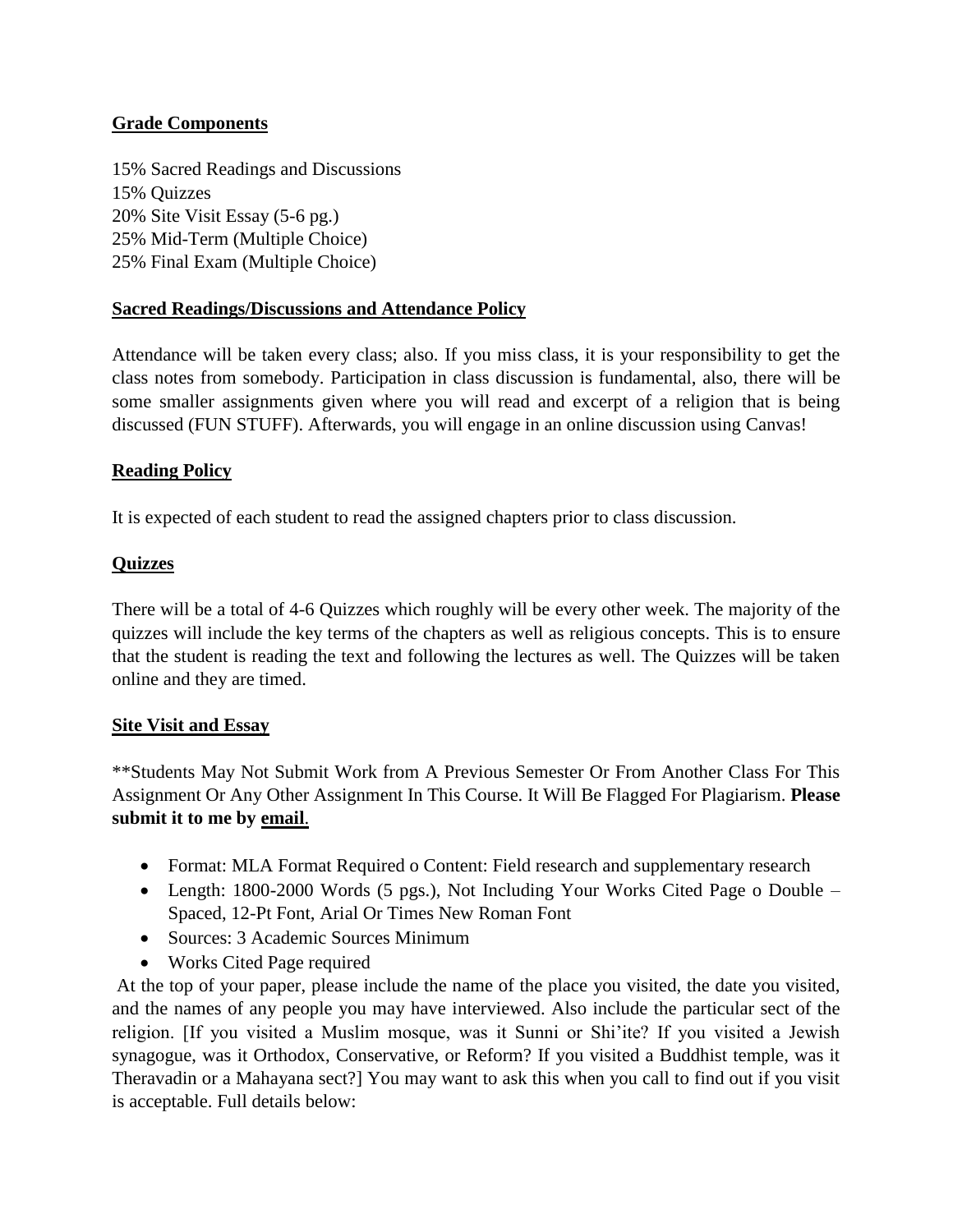**For the Site Visit**, the student must perform field research by attending a religious service outside of their own religious tradition. For this assignment, I'd like you to immerse yourself in something unfamiliar (example: Christians should perform field research on a non-Christian religion, like Buddhism, Hinduism etc.)

Your research should ideally progress in three stages:

- 1. **Preliminary Research**. Before going to the service, it is a good idea to do some preliminary research on the religious tradition. For example, if you're attending a Hindu ceremony, you will want to read the textbook chapter and watch the PowerPoint presentation on Hinduism. Additionally, I strongly recommend that you call the site you'll be visiting and let them know you're coming to do research for a class project. Ask them if there's any dress code requirements, or anything else you should keep in mind. You may also want to ask if they will allow you to take notes during the service. (Some Jewish denominations, for example, do not allow writing on Shabbat {Saturday}.)
- 2. **Field Research**. Attend the service and observe closely. You may want to take notes. Some students have found it helpful to attend services in groups, and you're welcome to do this.
- 3. **Supplementary research**. After your visit, you'll need to do research on things that may have been unfamiliar to you. If you go to a Jewish service and you see the men wearing kippahs (or yarmulkes), you don't want to write in your essay, "There were these men and they were wearing these funny hats but I don't know why." This is where your additional research comes in. Find out what the hats are called, and find out why they're worn. If you go to a Muslim mosque and you see the worshippers washing their hands and feet, you don't want to write in your essay, "Everyone was washing their hands and feet but I don't know why they did that and it was pretty weird." Research the practice and find out why it's done.

Finally, after completing these three stages, write a detailed and insightful essay. You should demonstrate a general understanding of the religious tradition, but make most of your essay about your visit. Use your research to explain your experience. **What did you see around you? What did the place of worship look like? Did you see any religious art or religious symbols there? How were people dressed? What rituals were performed? Finally, include your personal reaction to the service. How did you respond? Did you enjoy the visit or did you feel uncomfortable? Was your opinion on the religion changed at all?**